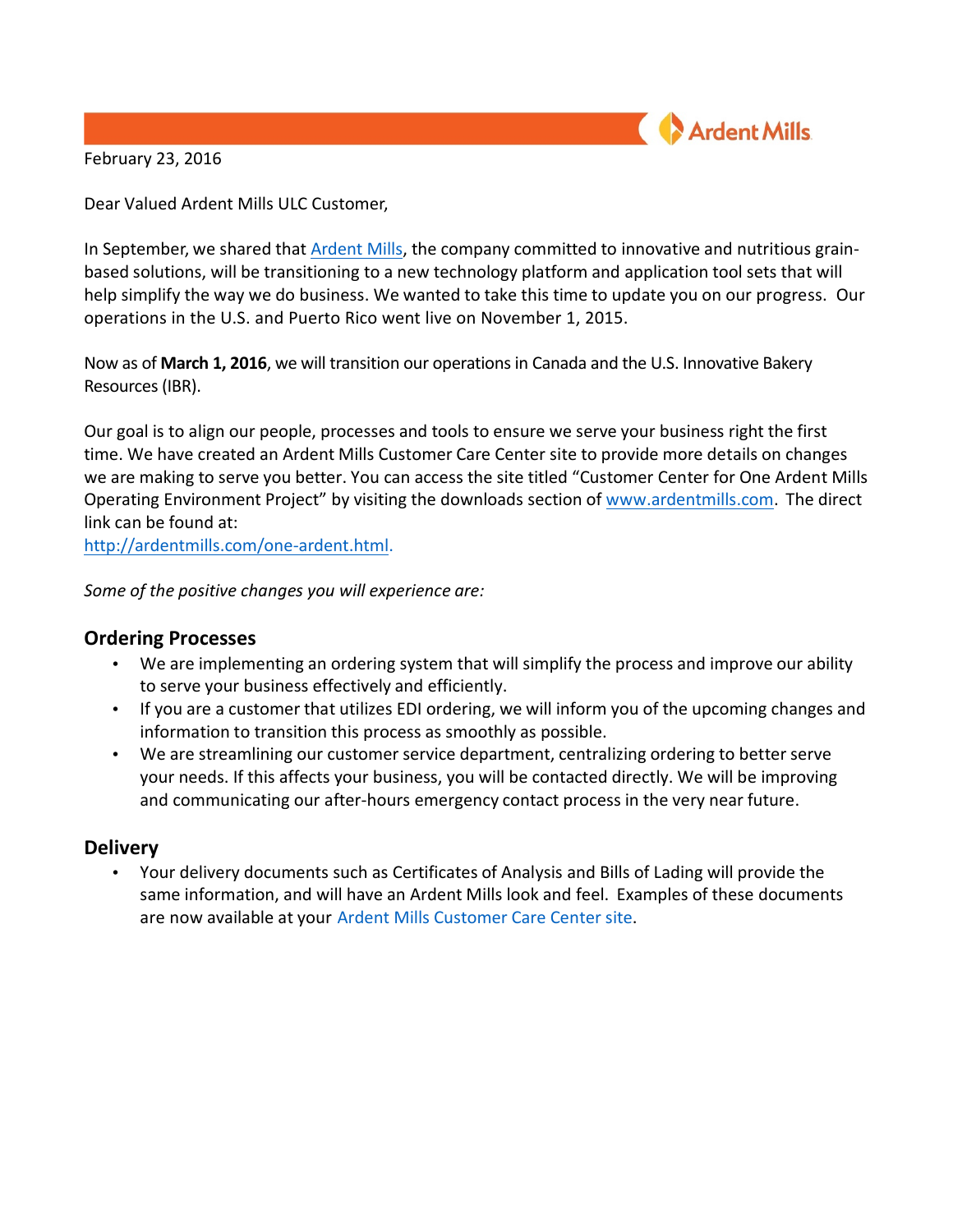# **Finance**

*Mailing*:

• If you choose to pay invoices by mail for Ardent Mills ULC, you will notice the Remit-to Address on your invoices is as follows for Canada:

> **Ardent Mills ULC** T10406C **(CAD Only)** T10406U **(USD Only)** PO Box 4687, STN A Toronto, ON M5W 6B5 Canada

### *Electronic*:

| <b>CAD EFT/Wire Instructions:</b>                                    |                                                                              | <b>USD EFT/CAD Wire Instructions:</b>                                                             |                                                                                            |
|----------------------------------------------------------------------|------------------------------------------------------------------------------|---------------------------------------------------------------------------------------------------|--------------------------------------------------------------------------------------------|
| <b>Beneficiary Name:</b><br><b>Beneficiary Address:</b>              | Ardent Mills ULC<br>1875 Lawrence St, Ste 1400<br>Denver, Colorado 80202 USA | <b>Beneficiary Name:</b><br><b>Beneficiary Address:</b>                                           | <b>Ardent Mills ULC</b><br>1875 Lawrence St, Ste 1400<br>Denver, Colorado 80202 USA        |
| Beneficiary Acct #:                                                  | Contact Ardent Mills for info.                                               | Beneficiary Acct #:<br><b>Receiving Bank Name:</b>                                                | Contact Ardent Mills for info.<br>The Bank of Nova Scotia<br>Toronto, ON Canada<br>M5H 1H1 |
| Receiving Bank Name:<br>Receiving Bank Address: 44 King St West      | The Bank of Nova Scotia<br>Toronto, ON Canada<br>M5H 1H1                     | Receiving Bank Address: 44 King St West                                                           |                                                                                            |
| Institution Code:<br>SWIFT Code:<br>Canadian Transit Code: 000247696 | 002<br><b>NOSCCATT</b>                                                       | Institution Code:<br>002<br>SWIFT Code:<br><b>NOSCCATT</b><br>Canadian Transit Code:<br>000247696 |                                                                                            |

# **Vendor Record**

Please note that Ardent Mills ULC should be setup as a vendor in your system as:

Ardent Mills ULC 235 Nuggett Court Brampton, ON L6T 5H4 Canada

We are truly excited about this transition as it will enable Ardent Mills to provide the best service possible to your business. As with any transition like this, we ask for your patience as we get the new processes online. As we get closer to our March 1 transition, we will be communicating more details and sharing examples of the improvements we are making to serve your business. If we have missed anyone in your organization who would find this information useful, please feel free to forward this communication to them. In the meantime, if you have any questions please contact your Ardent Mills sales representative for more information.